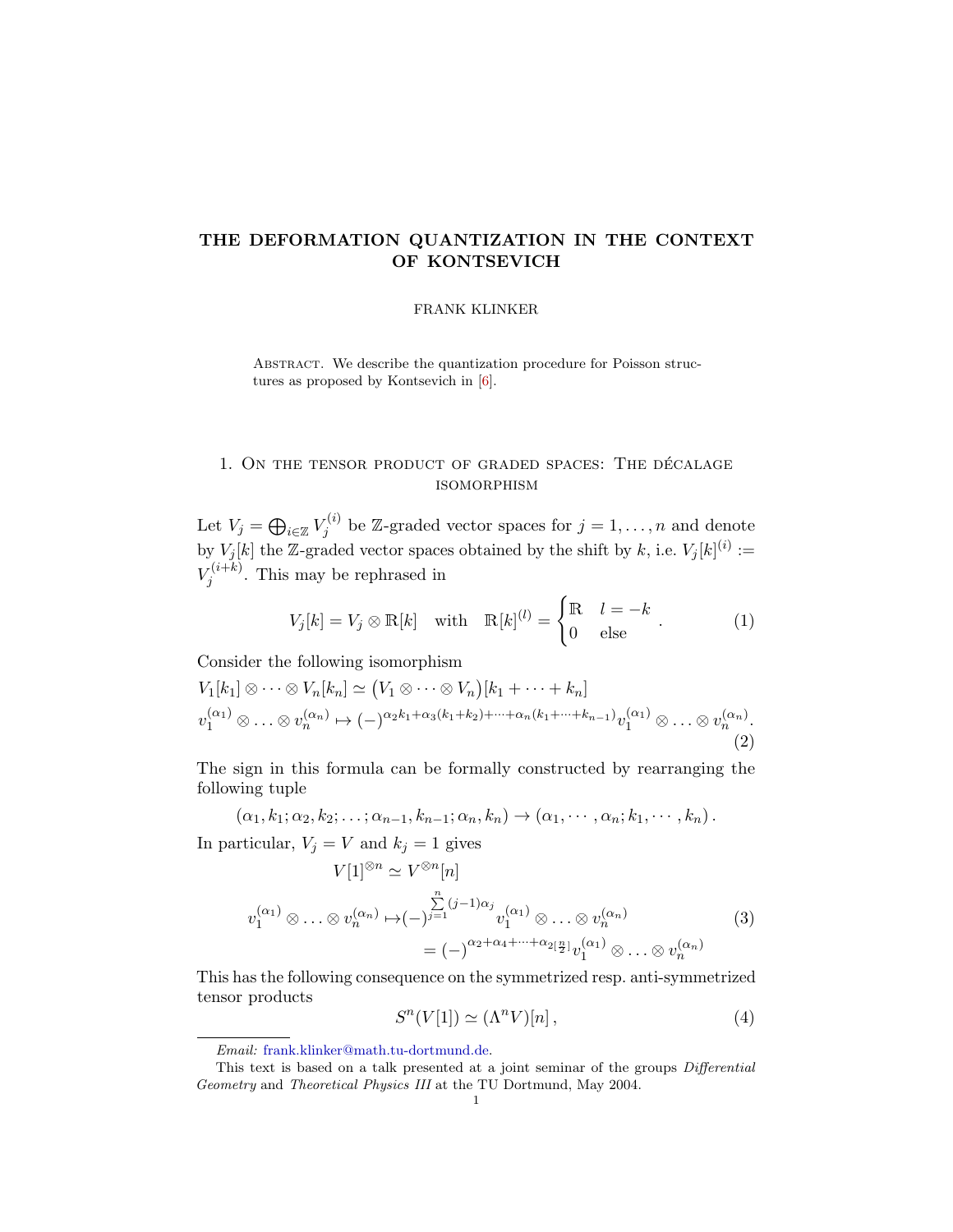To prove this we have to show the compatibility of the product structures with  $(2)$ :

$$
v_1^{(\alpha_1)} \vee \ldots \vee v_n^{(\alpha_n)} = (-)^{(\alpha_i - 1) \sum_{j=1}^{i-1} (\alpha_j - 1)} v_i^{(\alpha_i)} \vee v_1^{(\alpha_1)} \vee \ldots \vee v_i^{(\alpha_i)} \vee \ldots \vee v_n^{(\alpha_n)}
$$
  
\n
$$
\downarrow (2)
$$
  
\n
$$
(-)^{\sum_{j=1}^n (j-1)\alpha_j} v_1^{(\alpha_1)} \wedge \ldots \wedge v_n^{(\alpha_n)} =
$$
  
\n
$$
= (-)^{\sum_{j=1}^n (j-1)\alpha_j} (-)^{i-1} (-)^{\sum_{j=1}^i \alpha_j} v_i^{(\alpha_i)} \wedge v_1^{(\alpha_1)} \wedge \ldots \wedge \widehat{v_i^{(\alpha_i)}} \wedge \ldots \wedge v_n^{(\alpha_n)}
$$

The sign  $(-)$  $\sum_{j=1}^{i-1} j\alpha_j + \sum_{j=i+1}^{n} (j-1)\alpha_j$ arises when we compare the two right hand sides due to  $(2)$ . This is the proof of  $(4)$  because

$$
\sum_{j=1}^{n} (j-1)\alpha_j + (i-1) + \alpha_i \sum_{j=1}^{i-1} \alpha_j
$$
  
\n
$$
\equiv (\alpha_i - 1) \sum_{j=1}^{i-1} (\alpha_j - 1) + \sum_{j=1}^{i-1} j\alpha_j + \sum_{j=i+1}^{n} (j-1)\alpha_j \mod 2. \quad (5)
$$

## 2. CO-ALGEBRAS, DGLAS,  $L_{\infty}$ -ALGEBRAS AND ASSOCIATED STRUCTURES

A DIFFERENTIAL GRADED LIE ALGEBRA (DGLA) is a triple  $(\mathfrak{g}, [\cdot, \cdot], d)$ consisting of a  $\mathbb{Z}$ -graded vector space  $\mathfrak{g}$ , a graded anti-symmetric bilinear map  $[\cdot, \cdot] : \mathfrak{g} \times \mathfrak{g} \to \mathfrak{g}$  of degree zero and a linear map  $d : \mathfrak{g} \to \mathfrak{g}$  of degree one. The bracket obeys the graded Jacobi identity

<span id="page-1-0"></span>
$$
(-)^{zx}[x,[y,z]] + (-)zy[z,[x,y]] + (-)^{xy}[y,[z,x]] = 0 \tag{6}
$$

and the map d is a differential, i.e.  $d^2 = 0$  and it is compatible with the bracket:

<span id="page-1-1"></span>
$$
d[x, y] = [dx, y] + (-)^{x} [x, dy].
$$
\n(7)

The Jacobi identity [\(6\)](#page-1-0) can be reformulated as  $ad_x([y, z]) = [ad_x(y), z] +$  $(-)^{xy}[y, ad_x(z)]$ . In this way  $ad_x$  is a derivation of degree |x|.

A Z-GRADED CO-ALGEBRA (without unit) is a Z-graded vector space  $\mathcal{A} =$  $\bigoplus_{k\in\mathbb{Z}}\mathcal{A}^{(k)}$  with a CO-MULTIPLICATION  $\Delta:\mathcal{A}\to\mathcal{A}\otimes\mathcal{A}$  of degree zero which is associative in the following sense:

$$
\mathcal{A} \otimes \mathcal{A} \xrightarrow{\Delta \otimes id} \mathcal{A} \otimes \mathcal{A} \otimes \mathcal{A}
$$
\n
$$
\triangle \uparrow \qquad \qquad \circ \qquad \qquad \downarrow id \otimes \triangle
$$
\n
$$
\mathcal{A} \xrightarrow{\Delta} \mathcal{A} \otimes \mathcal{A}
$$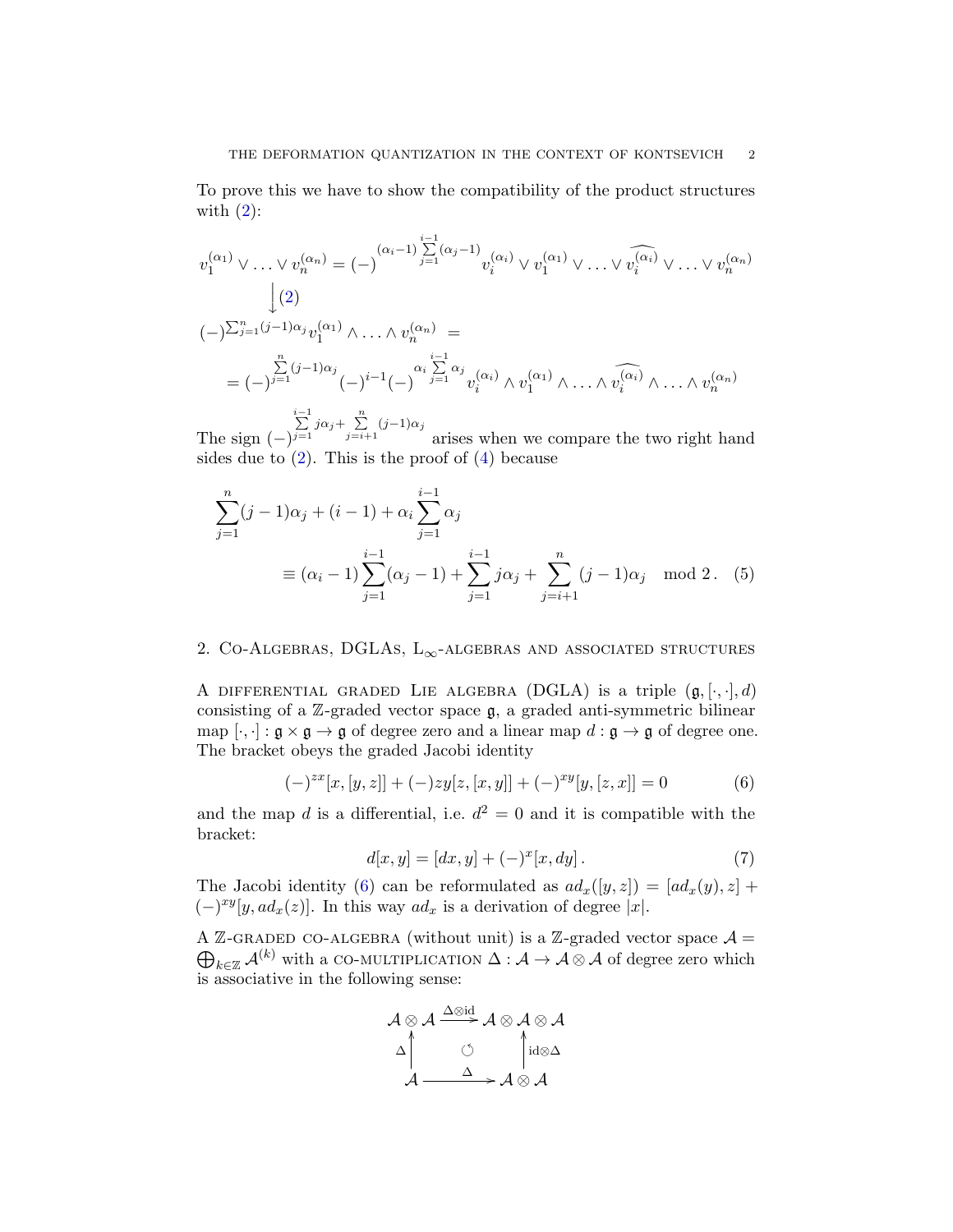For example the tensor algebra  $T(V) = \bigoplus_{n \geq 0} V^{\otimes n}$  of a Z-graded vector space  $V = \bigoplus_{k \in \mathbb{Z}} V^{(k)}$  is a co-algebra with

$$
\Delta(v_1 \otimes \cdots \otimes v_n) =
$$
  
=  $1 \otimes (v_1 \otimes \cdots \otimes v_n) + \sum_{r=1}^{n-1} (v_1 \otimes \cdots \otimes v_r) \otimes (v_{r+1} \otimes \cdots \otimes v_n) + (v_1 \otimes \cdots \otimes v_n) \otimes 1.$  (8)

This induces a of co-algebra structure on  $S(V) = T(V)/\{v \otimes w - (-)^{vw} w \otimes v\},\$ too.

A DIFFERENTIAL on a co-algebra is a linear map  $Q$  with  $Q^2 = 0$  which is compatible with the co-multiplication in the following sense. For  $\Delta(x) =$  $\sum x_i^1 \otimes x_i^2$  we have

$$
\Delta \circ Q(x) = (Q \otimes id) \circ \Delta(x) + \sum (-)^{x_i^1} (id \otimes Q)(x_i^1 \otimes x_i^2). \tag{9}
$$

An L<sub>∞</sub>-ALGEBRA is pair  $(\mathfrak{g}, Q)$  where  $\mathfrak{g}$  is a Z-graded vector space and Q is a graded co-algebra differential on  $S(\mathfrak{g}[1])$ .

The differential  $Q$  can be uniquely described by its Taylor coefficients  $Q_k$ :  $S^k(\mathfrak{g}[1]) \to \mathfrak{g}[1]$  of degree 1. They are given by

$$
Q(v_1 \vee \cdots \vee v_n) =
$$
  
= 
$$
\sum_{k=1}^n \sum_{\sigma \in S_n} \frac{\binom{n}{k}}{n!} \epsilon(v_{\sigma(1)}, \ldots, v_{\sigma(n)}) Q_k(v_{\sigma(1)} \vee \cdots \vee v_{\sigma(k)}) \vee v_{\sigma(k+1)} \vee \cdots \vee v_{\sigma(n)},
$$
  
(10)

where  $\epsilon(v_{i_1},\ldots,v_{i_n})$  is the sign which we obtain when we bring back the vectors in the right order.

The condition  $Q^2 = 0$  translates to the coefficients into a series of equations of which the first three are given by<sup>[1](#page-2-0)</sup>

$$
0 = Q_1^2(v), \t\t(11)
$$

$$
0 = Q_1 \circ Q_2(v \vee w) + Q_2(Q_1(v) \vee w) + (-)^v Q_2(v \vee Q_1(w)), \tag{12}
$$

and

$$
Q_2(Q_2(v \vee w) \vee z) + (-)^{zw} Q_2(Q_2(v \vee z) \vee w) + (-)^{v(w+z)} Q_2(Q_2(w \vee z) \vee v)
$$
  
=  $Q_1 \circ Q_3(v \vee w \vee z) + Q_3(Q_1(v) \vee w \vee z) + (-)^{vw} Q_3(Q_1(w) \vee v \vee z)$   
+  $(-)^{z(v+w)} Q_3(Q_1(z) \vee v \vee w)$ . (13)

Because of the décalage isomorphism [\(4\)](#page-0-1) the  $Q_k$  can be seen as degree zero maps

<span id="page-2-2"></span><span id="page-2-1"></span>
$$
Q_k: \Lambda^k(\mathfrak{g}) \to \mathfrak{g}[2-n] \,. \tag{14}
$$

<span id="page-2-0"></span><sup>&</sup>lt;sup>1</sup>The degrees are taken in  $\mathfrak{g}[1]$ .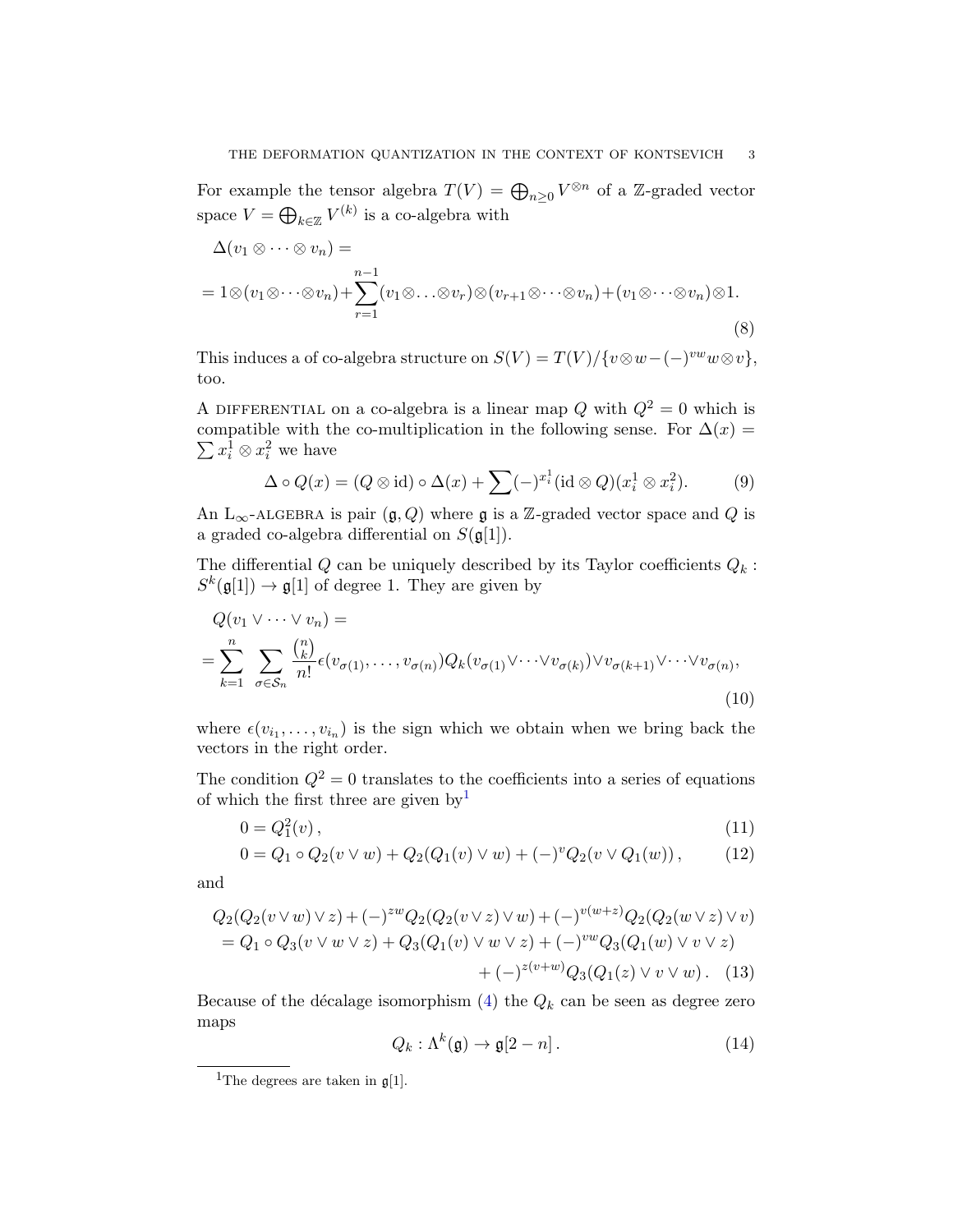An L<sub>∞</sub>-MORPHISM between two L<sub>∞</sub>-algebras  $(\mathfrak{g}, Q^{\mathfrak{g}})$  and  $(\mathfrak{h}, Q^{\mathfrak{h}})$  is a degree zero co-algebra morphism  $U : S(\mathfrak{g}[1]) \to S(\mathfrak{h}[1])$  compatible with the differential, i.e.

<span id="page-3-0"></span>
$$
U \circ Q^{\mathfrak{g}} = Q^{\mathfrak{h}} \circ U. \tag{15}
$$

As in the case of the differential, an  $L_{\infty}$ -morphism is uniquely described by its Taylor coefficients  $U_k : S^k(\mathfrak{g}[1]) \to \mathfrak{h}[1]$  of degree zero. They are explicitly given by

$$
U(v_1 \vee \cdots \vee v_n) = \sum_{r \geq 1} \frac{1}{r!} \sum_{I_1 \cup \cdots \cup I_r = \{1, \ldots n\}} \epsilon(v_{i_1} \ldots, v_{i_n})
$$
  
\n
$$
k_{j} := |I_j| \geq 1
$$
  
\n
$$
\cdot U_{k_1}(v_{i_1} \vee \cdots \vee v_{i_{k_1}}) \vee \cdots \vee U_{k_r}(v_{i_{k-k_r+1}} \vee \cdots \vee v_{i_n})
$$
  
\n
$$
= \sum_{r \geq 1} \frac{1}{r!} \sum_{k_1 + \cdots + k_r = n} \frac{1}{k_1! \cdots k_r!} \sum_{\sigma \in S_n} \epsilon(v_{\sigma(1)}, \ldots, v_{\sigma(n)})
$$
  
\n
$$
\cdot U_{k_1}(v_{\sigma(1)} \vee \cdots \vee v_{\sigma(k_1)}) \vee \cdots \vee U_{k_r}(v_{\sigma(k-k_r+1)} \vee \cdots \vee v_{\sigma(n)})
$$

The compatibility condition [\(15\)](#page-3-0) written in the Taylor coefficients of Q and U gives an infinite series of equations of which the first two are given by

$$
Q_1^{\mathfrak{h}} \circ U_1(v) = U_1 \circ Q_1^{\mathfrak{g}}(v),
$$
  
\n
$$
Q_1^{\mathfrak{h}} \circ U_2(v \vee w) - U_2(Q_1^{\mathfrak{g}}(v) \vee w) - (-)^v U_2(v \wedge Q_1^{\mathfrak{h}}(w)) =
$$
  
\n
$$
= U_1 \circ Q_2^{\mathfrak{g}}(v \wedge w) - Q_2^{\mathfrak{h}}(U_1(v) \wedge U_1(w)).
$$
\n(16)

As before we can treat the Taylor coefficients as maps

$$
U_k: \Lambda^k(\mathfrak{g}) \to \mathfrak{h}[1-n] \tag{17}
$$

due to  $(4)$ .

We see that the first Taylor coefficient of  $U$  gives rise to a morphism of complexes

$$
U_1: (\mathfrak{g}, Q_1^{\mathfrak{g}}) \to (\mathfrak{h}, Q_1^{\mathfrak{h}}). \tag{18}
$$

and so induces a morphism on cohomology level. An  $L_{\infty}$ -morphism U is called QUASI-ISOMORPHISM if  $U_1$  is an isomorphism on the level of cohomologies. An  $L_{\infty}$ -algebra is called FORMAL if it is quasi-isomorphic to its cohomology (with respect to  $Q_1$ ) considered as L<sub>∞</sub>-algebra with induced  $Q_2$  and  $Q_i = 0$ for  $i \neq 2$ , i.e.

$$
(\mathfrak{g},Q=(Q_1,Q_2,\ldots))\stackrel{\text{q.i.}}{\simeq}(H^*(\mathfrak{g},Q_1),Q=(0,(Q_2)_{\text{ind}},0,\ldots)).
$$

Quasi-isomorphism is an equivalence relation, i.e. for two  $L_{\infty}$ -algebras and a quasi-isomorphism  $U: (\mathfrak{g}, Q^{\mathfrak{g}}) \to (\mathfrak{h}, Q^{\mathfrak{h}})$  there exists an extension of the map  $\widetilde{U}_1 := U_1^{-1}$  on cohomology level to an  $L_{\infty}$ -morphism  $\widetilde{U} : (\mathfrak{h}, Q^{\mathfrak{h}}) \to (\mathfrak{g}, Q^{\mathfrak{g}})$ .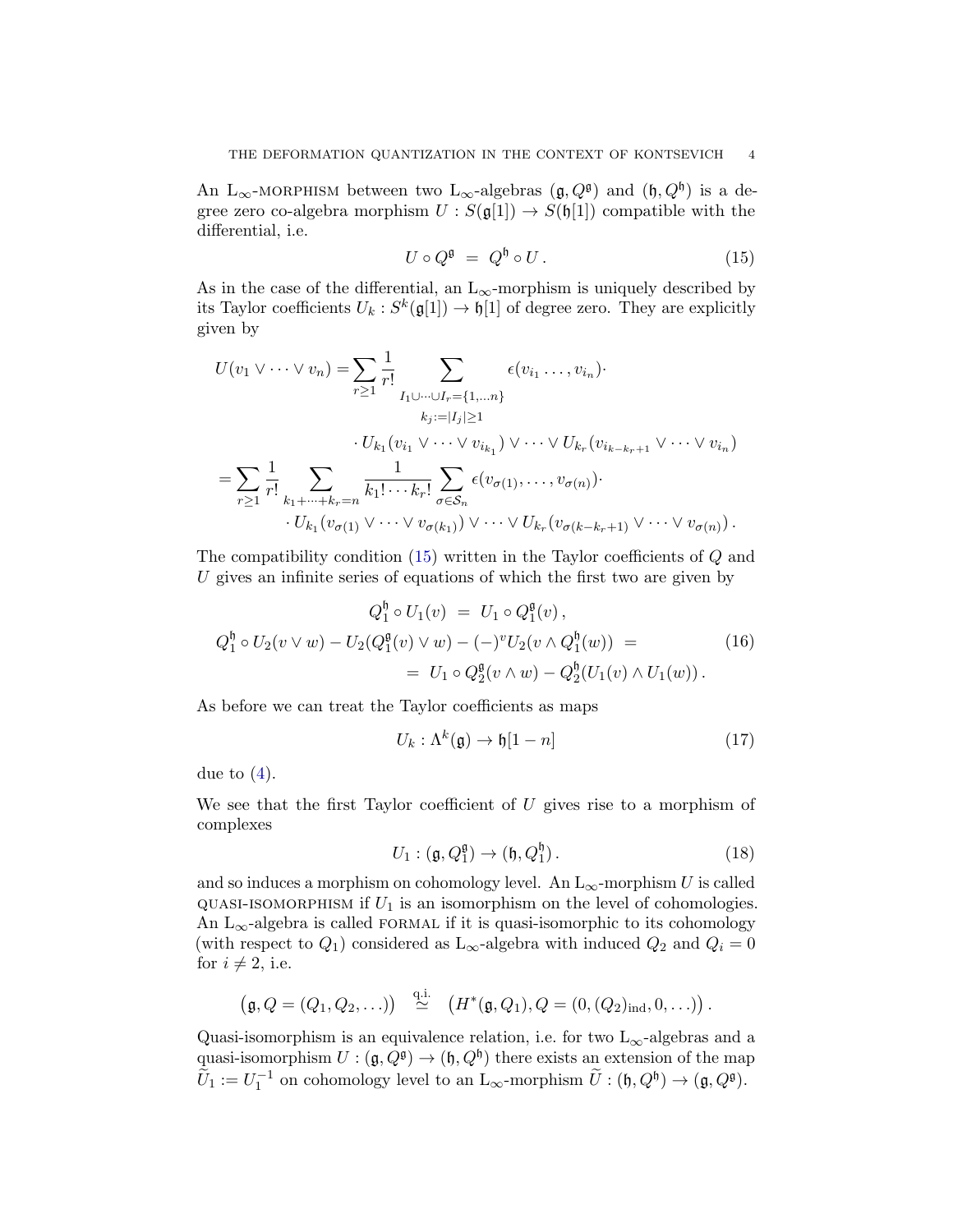## 3. THE BASIC EXAMPLES OF  $L_{\infty}$ -ALGEBRAS

Every DGLA gives rise to an  $L_{\infty}$ -algebra via the definitions

$$
Q_1 := d, \quad Q_2 := [\cdot, \cdot], \quad Q_k := 0 \text{ for } k \ge 3. \tag{19}
$$

To be more precise, we have to take into account the décalage when changing from  $\mathfrak g$  to  $\mathfrak g[1]$ . The exact translation for the structures is

$$
Q_1(v) = (-)^v dv \text{ and } Q_2(v \vee w) = (-)^{v(w-1)}[v, w]
$$
 (20)

where the degrees have been taken in g.

The conditions [\(11\)](#page-2-1)-[\(13](#page-2-2) are translated in the following way. We have

$$
Q_1(Q_2(v \vee w)) = (-)^{v(w-1)} (-)^{v+w} d[v, w] = (-)^{vw+w} d[v, w],
$$
  
\n
$$
Q_2(Q_1(v) \vee w) = (-)^v (-)^{(v+1)(w-1)} [dv, w] = - (-)^{vw+w} [dv, w],
$$
  
\n
$$
(-)^{v+1} Q_2(v \vee Q_1(w)) = (-)^{v+1} (-)^w (-)^{vw} [v, dw] = - (-)^v (-)^{vw+w} [v, dw].
$$

Adding these three lines after multiplying by  $(-)^{w+vw}$  yields

$$
d[v, w] - [dv, w] - (-)^{v}[v, dw] = 0 \qquad (21)
$$

which is exactly [\(7\)](#page-1-1). Furthermore,

$$
Q_2(Q_2(v \vee w) \vee z) = (-)^{v(w-1)} (-)^{(v+w)(z-1)}[[v, w], z]
$$
  
\n
$$
= (-)^{vw+wz+w} (-)^{vz}[[v, w], z],
$$
  
\n
$$
(-)^{(z+1)(w+1)}Q_2(Q_2(v \vee z) \vee w) = (-)^{(z+1)(w+1)} (-)^{vw+vz+wz} (-)^{z}[[v, z], w]
$$
  
\n
$$
= (-)^{vw+wz+w} (-)^{zw}[[z, v], w],
$$
  
\n
$$
(-)^{(v+1)(w+z)}Q_2(Q_2(w \vee z) \vee v) = (-)^{(v+1)(w+z)} (-)^{vw+vz+wz} (-)^{z}[[w, z], v]
$$
  
\n
$$
= (-)^{vw+wz+w} (-)^{vw}[[w, z], v],
$$

which yields [\(6\)](#page-1-0) after adding and dividing out the common factor, i.e.

$$
(-)^{vz}[[v,w],z] + (-)^{zw}[[z,v],w] + (-)^{vw}[[w,z],v] = 0.
$$
 (22)

In terms of two DGLAs the compatibility condition for the  $L_{\infty}$  morphism is given by an infinite series of equations:

$$
d \circ U_1(v) = U_1 \circ d(v),
$$
  
\n
$$
dU_2(v \wedge w) - U_2(dv \wedge w) - (-)^v U_2(v \wedge dw) =
$$
  
\n
$$
= U_1([v, w]) - [U_1(v), U_1(w)], \qquad (23)
$$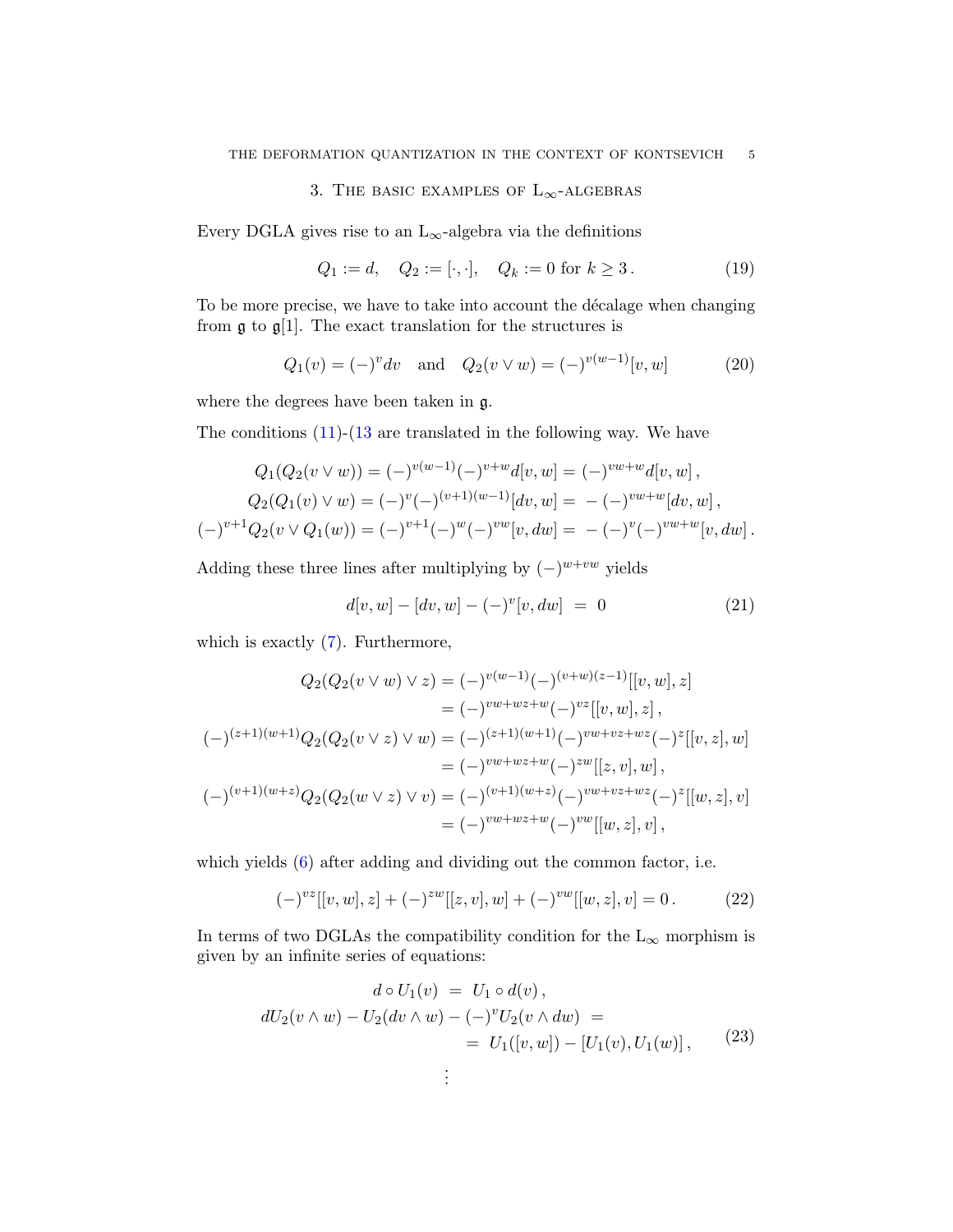### 4. THE MAURER-CARTAN MAP ON  $L_{\infty}$ -ALGEBRAS

Consider an L<sub>∞</sub>-algebra ( $\mathfrak{g}, Q$ ). When we extend the differential  $\hbar$ -linear  $(\mathfrak{g}[[\hbar]], Q)$  turns into an L<sub>∞</sub>-algebra, too. We define the generalized Maurer-Cartan map by

$$
MC: \hbar \mathfrak{g}^{(1)}[[\hbar]] \to \hbar \mathfrak{g}[[\hbar]]
$$
  

$$
MC(\hbar x) = \text{proj}_{\mathfrak{g}[[\hbar]]} \circ Q \circ \exp(\hbar x)
$$
 (24)

where we defined  $Q_0 = 0$  and  $\exp : \hbar \mathfrak{g}^{(1)}[[\hbar]] \to S(\mathfrak{g}[1])[[\hbar]])$  in the obvious way. We have Q(  $k$  times  $\overbrace{x \vee \cdots \vee x}^{x} = \sum_{j=1}^{k} {k \choose j}$  $\int_j^k Q_j(x^j) x^{k-j}$  because  $|x| = 0$  in  $\mathfrak{g}[1]$ which yields

$$
MC(\hbar x) = \text{proj}_{\mathfrak{g}[[\hbar]]} \left( \sum_{k} \frac{\hbar^k}{k!} \sum_{j=1}^k {k \choose j} Q_j(x^j) x^{k-j} \right)
$$
  
= 
$$
\text{proj}_{\mathfrak{g}[[\hbar]]} \left( \sum_{r} \frac{\hbar^r}{r!} x^r \sum_{s} \frac{\hbar^s}{s!} Q_s(x^s) \right) = \sum_{s} \frac{\hbar^s}{s!} Q_s(v^s).
$$
 (25)

The first terms in this series are given by  $\hbar Q_1(x) + \frac{\hbar^2}{2} Q_2(x, x) + o(\hbar^3)$ . In the case of a DGLA with  $Q_1 = -d, Q_2 = [\cdot, \cdot]$  and  $Q_{\geq 3} = 0$  we recover – for  $\hbar = 1$  – the usual Maurer-Cartan map evaluated on  $-x \in \mathfrak{g}^{(1)}$ .

We denote the zero set of the Maurer-Cartan map (modulo an action of a gauge group) by  $MC(\mathfrak{g})$ . It is invariant under L<sub>∞</sub>-morphisms and a quasi-isomorphism  $U$  provides a bijection, given by

<span id="page-5-0"></span>
$$
MC(\mathfrak{g}) \ni \hbar v \mapsto \sum_{m} \frac{\hbar^m}{m!} U_m(x^m) = \hbar \widetilde{v} \in MC(\mathfrak{h}). \tag{26}
$$

We have

$$
U(exp(\hbar x)) = U(\sum \frac{\hbar^n}{n!}(x^n)) = \sum_{n} \frac{\hbar^n}{n!} U(x^n)
$$
  
\n
$$
= \sum_{n} \frac{\hbar^n}{n!} \sum_{r \ge 1} \frac{1}{r!} \sum_{k_1 + \dots + k_r = n} \frac{n!}{k_1! \cdots k_r!} U_{k_1}(v^{k_1}) \vee \dots \vee U_{k_r}(v^{k_r})
$$
  
\n
$$
= \sum_{r} \frac{1}{r!} \sum_{k_1} \frac{\hbar^{k_1}}{k_1!} U_{k_1}(v^{k_1}) \cdots \sum_{k_r} \frac{\hbar^{k_r}}{k_r!} U_{k_r}(v^{k_r})
$$
  
\n
$$
= \sum_{r} \frac{1}{r!} (\sum_{m} \frac{\hbar^m}{m!} U_m(v^m))^r = \exp(\hbar \widetilde{v}).
$$

This element is in  $MC(h)$ , because

$$
Q(exp(\hbar \widetilde{v}) = Q \circ U(exp(\hbar x)) = U \circ Q(exp(\hbar x)) = 0.
$$
 (27)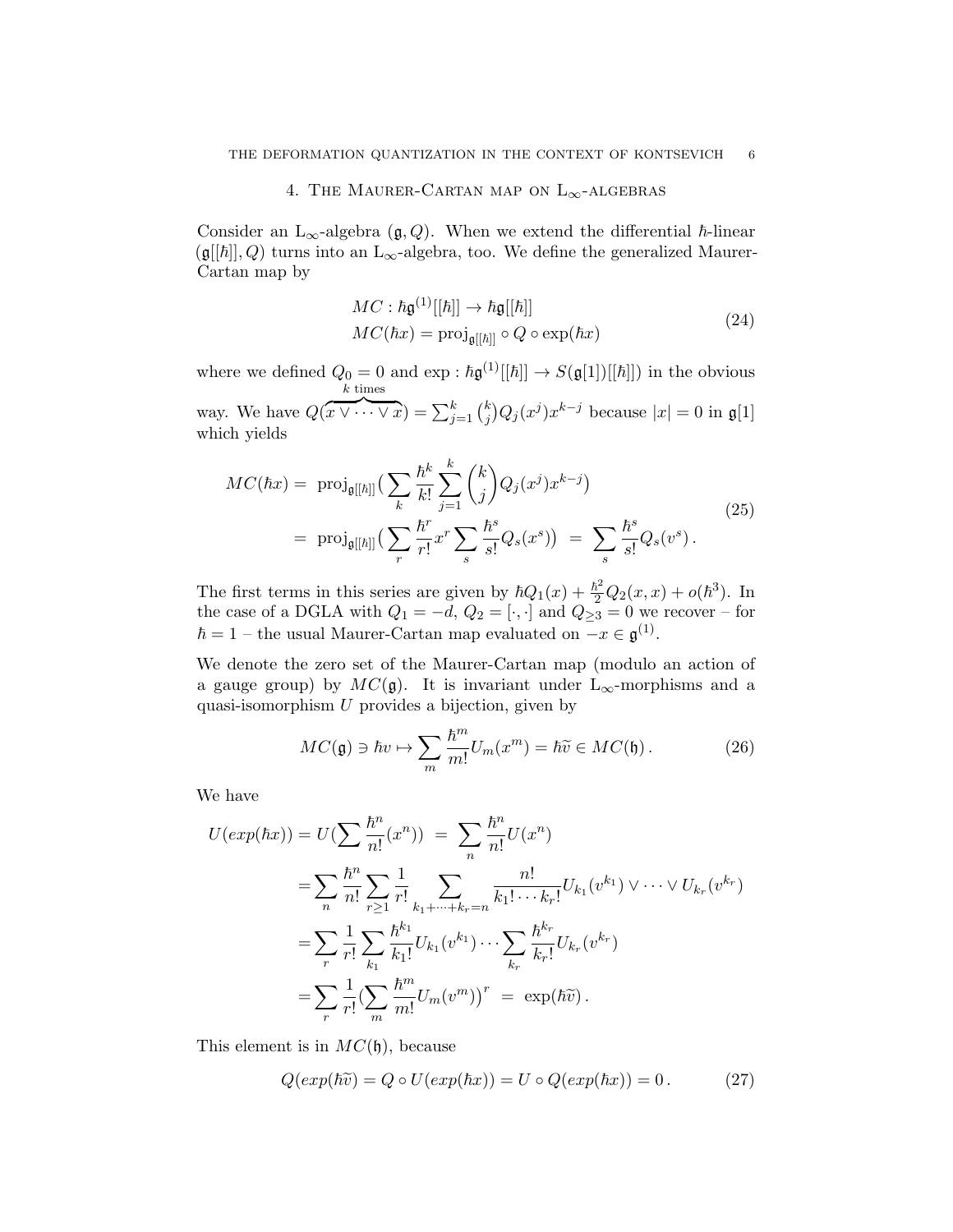### 5. Kontsevitch's formality

<span id="page-6-0"></span>We consider the following two DGLAs.

• The DGLA of poly-vector fields on the manifold M:

 $(\mathfrak{T}_{\text{poly}}, [\cdot,\cdot]_{\text{S}}, d = 0)$  with  $\mathfrak{T}_{\text{poly}}(M) = \mathfrak{X}(M)[1]$  and  $mathfrak{a}kX(M)^{(k)} = \Gamma(\Lambda^k TM)$  and  $[\cdot, \cdot]_S$  is the Schouten bracket which extends the Lie bracket on vector fields to all poly-vector fields.

A Poisson structure on M is given by a bi-vector field  $\pi \in \mathfrak{T}_{\text{poly}}^{(1)}(M)$  obeying  $[\pi, \pi] = 0$ . We have  $Q(\exp(\hbar \pi)) = \frac{\hbar^2}{2}$  $\frac{\hbar^2}{2} [\pi,\pi] \,\text{ for }\, \hbar \pi \,\in\, \hbar \mathfrak{T}^{(1)}_{\rm poly}(M) \,\subset \,$  $\hbar \mathfrak{T}^{(1)}_{\text{poly}}(M)[[\hbar]]$ . This allows the following identification

$$
\{ \text{Poisson structures on } M \} \subset MC(\mathfrak{T}_{\text{poly}}(M)) \tag{28}
$$

• The DGLA of poly-differential operators on M:

 $(\mathfrak{D}_{\text{poly}}(M), [\cdot, \cdot]_{\text{G}}, d_{\text{H}})$  with  $\Phi \in \mathfrak{D}_{\text{poly}}^{(k)}(M) \subset \text{Hom}(C^{\infty}(M)^{\otimes (k+1)}, C^{\infty}(M)),$ if Φ is a derivation in every entry. The bracket is the Gerstenhaber bracket defined by

$$
[\Phi^{(k)}, \Psi^{(l)}]_{G}(a_1, \dots, a_{k+l-1}) =
$$
  
= 
$$
\sum_{j=1}^k (-)^{(j-1)(l-1)} \Phi(a_1, \dots, a_{j-1}, \Psi(a_j, \dots, a_{j+l-1}), a_{j+l}, \dots, a_{k+l-1})
$$
  
- 
$$
\sum_{j=1}^l (-)^{(l+j)(k-1)} \Psi(a_1, \dots, a_{j-1}, \Phi(a_j, \dots, a_{j+k-1}), a_{j+k}, \dots, a_{k+l-1})
$$

(here the degrees are taken in the Hochschild complex). The differential is the one of the Hochschild complex, i.e.

$$
d_{\mathrm{H}}\Phi(f_1 \otimes \cdots \otimes f_{k+1}) = f_1 \Phi(f_2 \otimes \cdots \otimes f_{k+1}) +
$$
  
+ 
$$
\sum_{i=1}^k (-)^i \Phi(f_1 \otimes \cdots \otimes f_i f_{i+1} \otimes \cdots \otimes f_{k+1}) + (-)^{k+1} \Phi(f_1 \otimes \cdots \otimes f_k) f_{k+1}.
$$

The Maurer-Cartan set for the poly-differential operators is given by the ∗-products on M, i.e.

$$
\{ * \text{-products on } M \} = MC(\mathfrak{D}_{\text{poly}}(M))
$$
\n(29)

The Hochschild-Kostant-Rosenberg Theorem says that the natural map

$$
\hat{U}_1: \mathfrak{T}_{\text{poly}}(M) \to \mathfrak{D}_{\text{poly}}(M)\,,\tag{30}
$$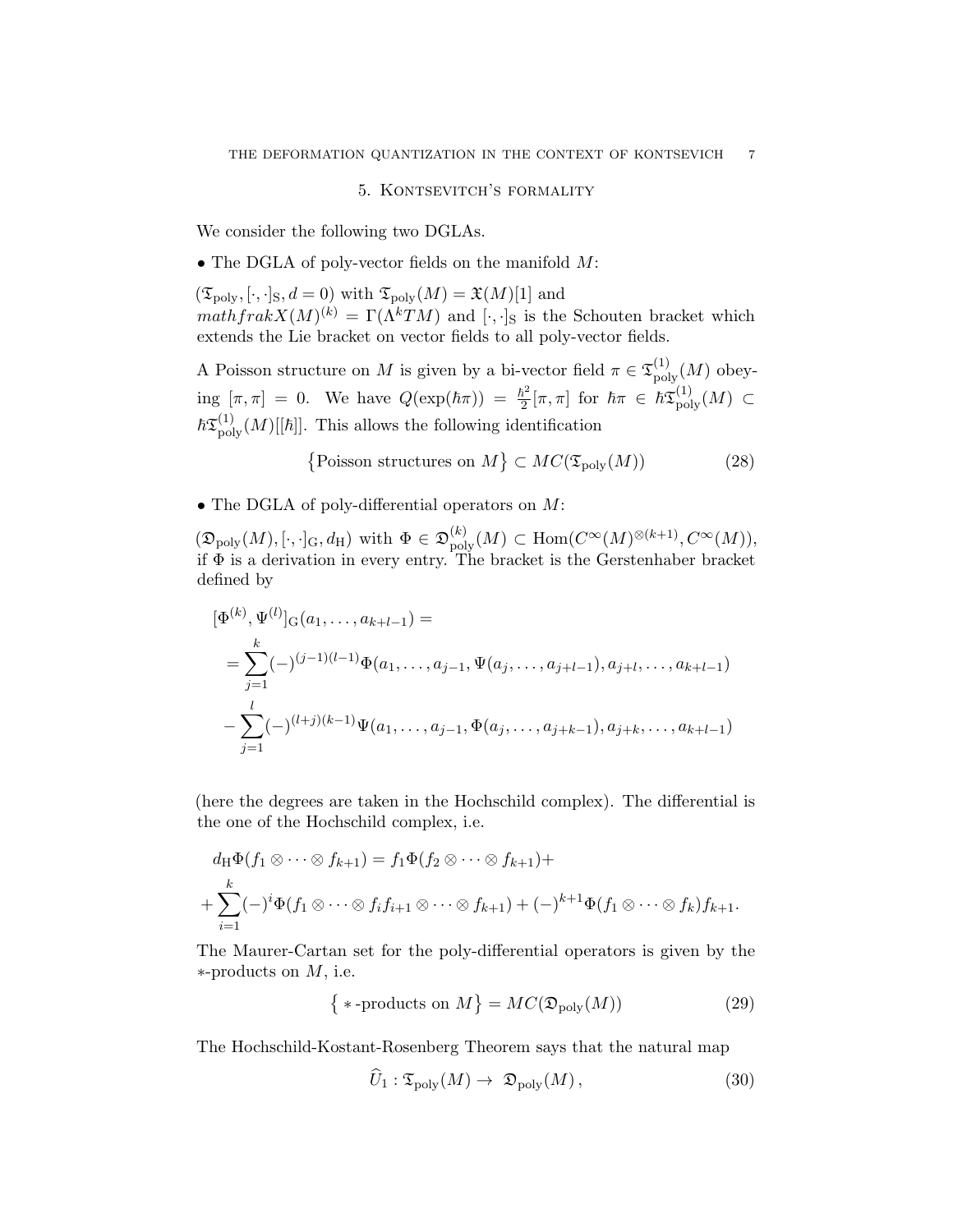that is given by  $2^2$  $2^2$ 

$$
\hat{U}_1(h)(1) = h
$$

for  $k = -1$  and

$$
\widehat{U}_1(v_1 \wedge \cdots \wedge v_{k+1})(f_1 \otimes \cdots \otimes f_{k+1}) = \frac{1}{(k+1)!} \sum_{\sigma \in S_{k+1}} (-)^{\sigma} \prod_{j=1}^{k+1} v_{\sigma(j)}(f_j)
$$

for  $k \geq 0$ , is a quasi-isomorphism of complexes. This map fails to be compatible with the brackets on the two DGLAs. This will be repaired by turning to the L<sub>∞</sub>-structures and the construction of an L<sub>∞</sub>-morphism U with first Taylor coefficient  $U_1 = \hat{U}_1$ . Then U is an quasi isomorphism. We have the following theorem for the special case  $M = \mathbb{R}^D$ 

**Theorem 5.1** (Kontsevitch's formality theorem). The  $L_{\infty}$ -algebra obtained from the DGLA  $(\mathfrak{D}_{poly}(\mathbb{R}^D), [\cdot, \cdot], d)$  of poly-differential operators on  $\mathbb{R}^D$  is formal.

**Corollary 5.2.** Every Poisson structure on  $\mathbb{R}^D$  is quantizable.

From now on we restrict ourselves to this special case!

### 6. Admissible graphs and associated maps

We consider GRAPHS as finite subsets of  $\mathbb C$  consisting of vertices, which are points in  $\{Im z \geq 0\}$ , and edges, i.e. lines connecting two vertices. We distinguish two kinds of vertices and we label them by non-bared and bared integers. The edges are only allowed to start at one kind of vertex. Furthermore they are not allowed to end at the same vertex from which they start. We list these restrictions and further definitions related with graphs

(A) VERTICES:

 $v \in \mathcal{V} := \mathcal{V}_1 \dot{\cup} \mathcal{V}_2 = \{1, \ldots, n\} \dot{\cup} \{\overline{1}, \ldots, \overline{m}\},\$ 

 $n, m \in \mathbb{Z}$ . We call non-bared elements vertices of first kind and bared ones vertices of second kind.

(B) EDGES:

$$
e \in \mathcal{E} := \{1, \ldots, n\} \times (\{1, \ldots, n\} \cup \{\overline{1}, \ldots, \overline{m}\}) \setminus \{(v, v); v \in \mathcal{V}_1\} \subset \mathcal{V} \times \mathcal{V}
$$

<span id="page-7-0"></span><sup>2</sup> In local coordinates and with  $v = \frac{1}{(k+1)!} v^{i_1...i_{k+1}} \partial_{i_1} \wedge \cdots \wedge \partial_{i_{k+1}}$  the action of  $\widehat{U}_1$  is given in the usual way, namely  $\widehat{U}_1(v)(f_1 \otimes \cdots \otimes f_{k+1}) = \frac{1}{(k+1)!} v^{i_1 \cdots i_{k+1}} \partial_{i_1} f_1 \cdots \partial_{i_{k+1}} f_{k+1}.$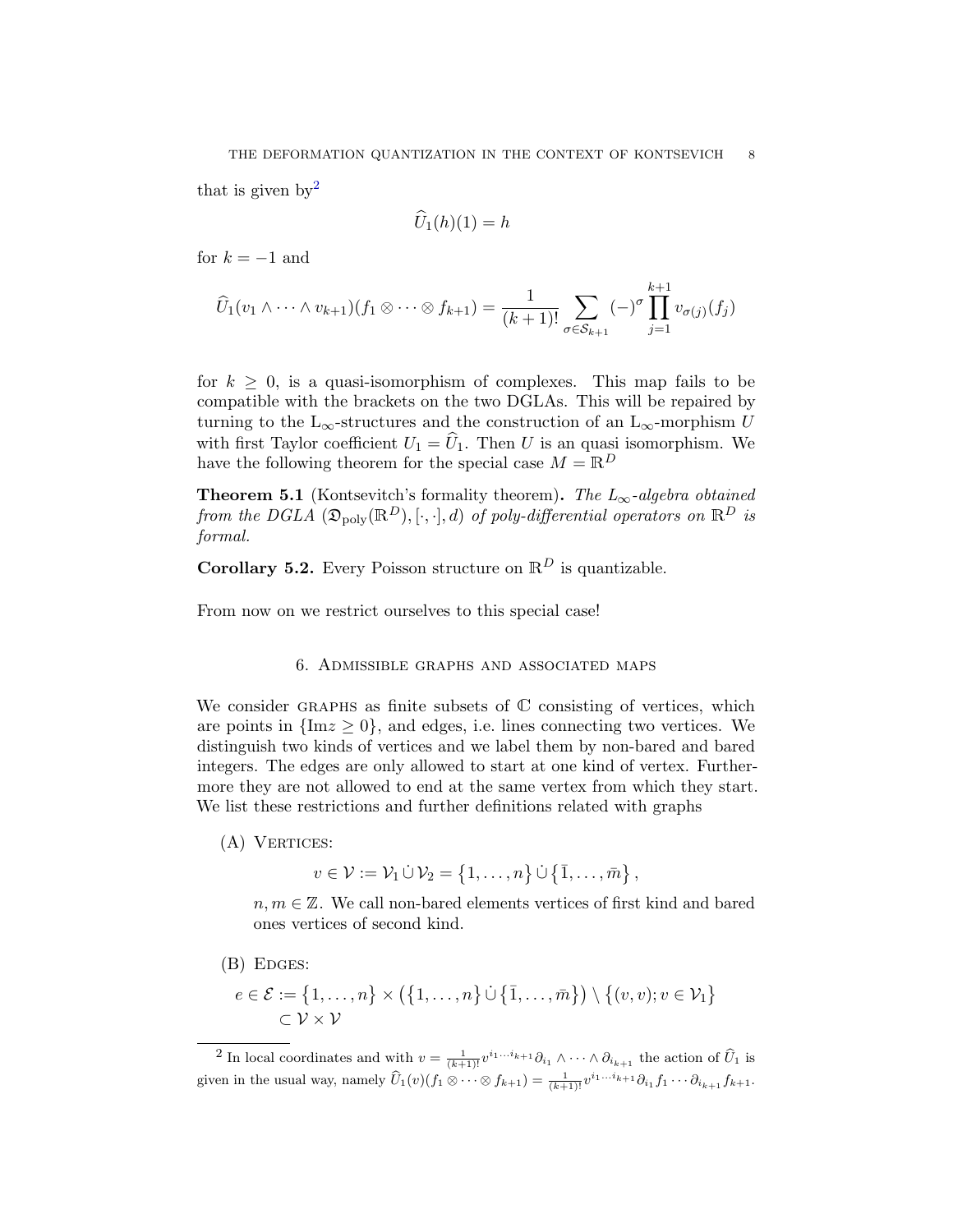- (C) For a graph  $\Gamma$  we denote its set of vertices and edges by  $\mathcal{V}(\Gamma)$  and  $\mathcal{E}(\Gamma)$ , respectively.
- (D) For all numbers  $j \in \mathbb{N}$  we define the set  $Start(\Gamma, j)$  as the set of edges starting at the vertex labeled by j and the integer start( $\Gamma$ , j) as the amount of such edges, i.e.

Start(
$$
\Gamma, j
$$
) := { $e \in \mathcal{E}(\Gamma)$ ;  $e_1 = j$ }, start( $\Gamma, j$ ) := #Start( $\Gamma, j$ ). (31)  
We emphasize the relation # $\mathcal{E}(\Gamma) = \sum_{i \in \mathbb{N}} start(\Gamma, i)$ .

(E) We denote the set of graphs  $\Gamma$  with n vertices of first kind, m vertices of second kind, and  $2n + m - 2 - \ell$  edges by  $G^{\ell}_{n, \bar{m}}$ , i.e.

$$
G_{n,\bar{m}}^{\ell} := \{ \Gamma \, ; \, \# \mathcal{V}(\Gamma)_1 = n, \# \mathcal{V}(\Gamma)_2 = m, \# \mathcal{E}(\Gamma) = 2n + m - 2 - \ell \} \, . \tag{32}
$$

To each graph  $\gamma \in G_{n,\bar{m}}^{\ell}$  we associate a map  $U_{\Gamma}$  from  $\otimes^{n} {\mathfrak{T}}_{\text{poly}}$  to  $\mathfrak{D}_{\text{poly}}[1-n]$ such that exactly one graded component survives.

Namely, in the source  $U_{\Gamma}$  acts non-trivially on

$$
(\otimes^n \mathfrak{T}_{\operatorname{poly}})^{(k_1+\cdots+k_n)}
$$

with  $k_i := \text{start}(i) - 1$ , and has image in

$$
\mathfrak{D}_{\text{poly}}^{(m-1)} = \mathfrak{D}_{\text{poly}}[1-n]^{(n+m-2)}.
$$

The degree of the map  $U_{\Gamma}$  then is

$$
|U_{\Gamma}| = (n + m - 2) - \sum_{i=1}^{n} k_i = (n + m - 2) - \sum_{i=1}^{n} (\text{start}(i) - 1)
$$
  
= 2n + m - 2 + #\mathcal{E}(\Gamma) = 2n + m - 2 + (2n + m - 2 - \ell) = \ell (33)

<span id="page-8-1"></span>**Remark 6.1.** The graph  $\Gamma$  may give a contribution to a Taylor coefficient of an  $L_{\infty}$ -morphism  $U: \mathfrak{T}_{poly} \to \mathfrak{D}_{poly}$  only if  $\Gamma \in G_{n,\bar{m}}^0$ , i.e.  $\Gamma$  has exactly  $2n + m - 2$  edges for some  $m, n \in \mathbb{N}$ .

Let  $\Gamma \in G_{n,\bar{m}}^0$  be a graph. For  $v_1 \otimes \cdots v_n \in \mathfrak{T}_{\text{poly}}^{(k_1)} \otimes \cdots \otimes \mathfrak{T}_{\text{poly}}^{(k_n)}$  with  $k_i =$ start $(\Gamma, i) - 1$  and  $f_1 \otimes \cdots \otimes f_m \in \otimes^m C^{\infty}$  we are going to define

<span id="page-8-0"></span>
$$
U_{\Gamma}(v_1 \otimes \cdots \otimes v_n)(f_1 \otimes \cdots \otimes f_m).
$$
 (34)

In particular, the values start( $i$ ) determine the degrees of the poly-vector fields  $v_i$  for which the value is non-zero with respect to the grading of  $\mathfrak{X}(M)$ .

Consider a map  $I : \mathcal{E}(\Gamma) \to \{1, ..., D\}$  and associate to each vertex of  $\Gamma$  a function, namely

$$
\mathcal{V}_2(\Gamma) \ni \bar{j} \longmapsto \psi_j^I := f_j
$$
\n
$$
\mathcal{V}_1(\Gamma) \ni i \longmapsto \psi_i^I := \left\langle \tilde{v}_i, dx^{I(i,1)} \otimes \cdots \otimes dx^{I(i,\text{start}(i))} \right\rangle
$$
\n(35)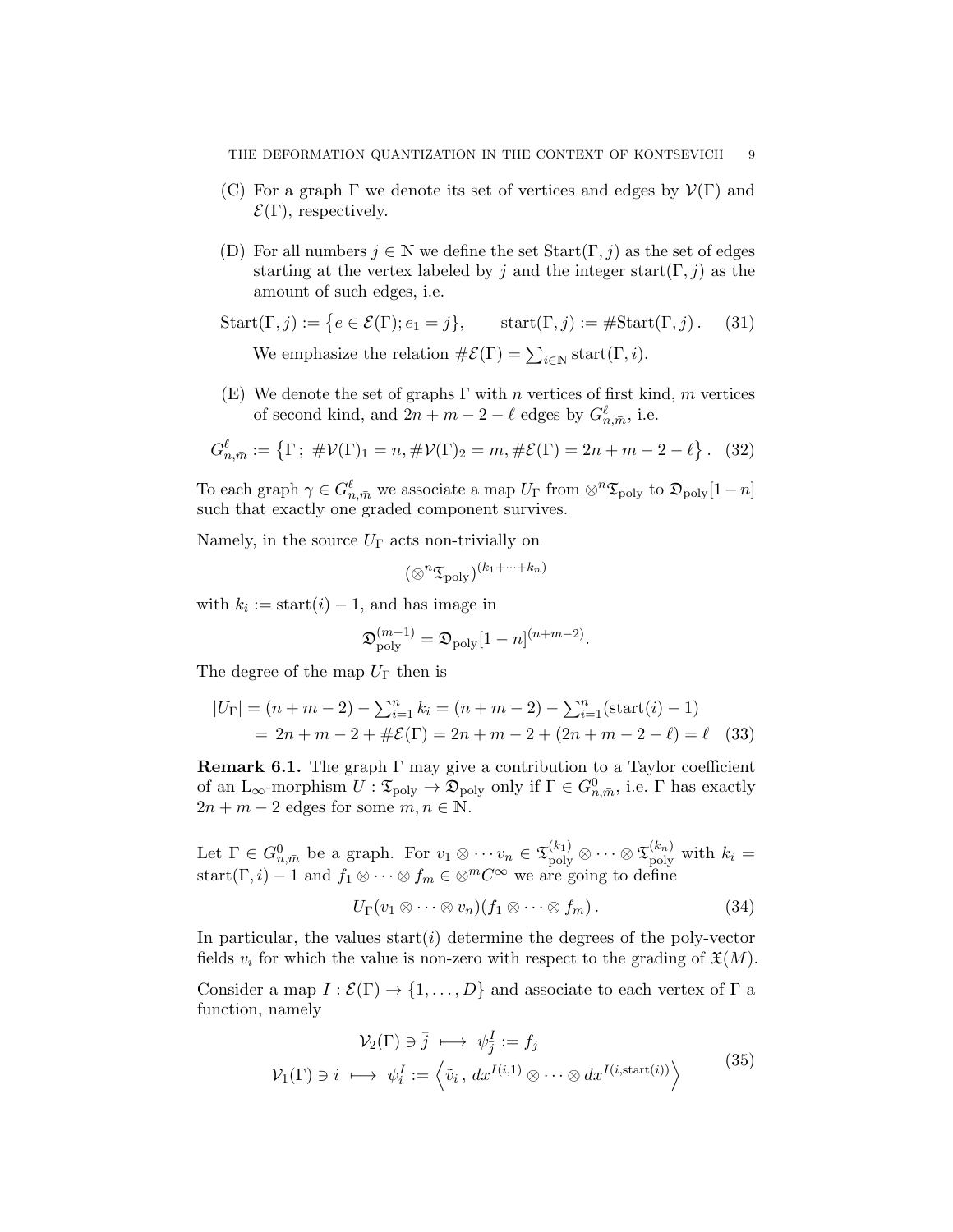where we identify poly-vector fields and skew-symmetric tensor fields in the usual way

$$
\mathfrak{T}_{\text{poly}}^{(k)} \ni v_i = x_1 \wedge \dots \wedge x_{k+1}
$$
\n
$$
\longleftrightarrow \tilde{v}_i = \sum_{\sigma \in \mathfrak{S}_{k+1}} (-)^{\sigma} x_{\sigma(1)} \otimes \dots \otimes x_{\sigma(k+1)} \in (\mathfrak{X}^{(1)})^{\otimes (k+1)}.
$$
\n(36)

In the next step we replace the function associated to each vertex by its partial derivatives in the following way

$$
\mathcal{V}(\Gamma) \ni v \; \longmapsto \; \Big( \prod_{\mathcal{E}(\Gamma) \ni e = (\cdot, v)} \partial_{I(e)} \Big) \psi_v^I \; . \tag{37}
$$

The value  $(34)$  is the defined as the sum over all maps I and the product over all vertices, i.e.

<span id="page-9-0"></span>
$$
U_{\Gamma}(v_1 \otimes \cdots \otimes v_n)(f_1 \otimes \cdots \otimes f_m) = \sum_{I: \mathcal{E}(\Gamma) \to \{1, \ldots, D\}} \prod_{v \in \mathcal{V}(\Gamma)} \left( \prod_{\mathcal{E}(\Gamma) \ni e = (\cdot, v)} \partial_{I(e)} \right) \psi_v^I.
$$
\n(38)

Remark 6.2. (1) The enumeration of the set

$$
Start(i) = \{(i, 1), \dots, (i, start(i))\}
$$

determines the sign of the value [\(38\)](#page-9-0).

(2) If we permute the vertices in  $\Gamma$  by a permutation  $\sigma$  and call the resulting graph  $\Gamma^{\sigma}$  we have

$$
U_{\Gamma^{\sigma}}(v_{\sigma(1)} \otimes \cdots \otimes v_{\sigma(n)}) = U_{\Gamma}(v_1 \otimes \cdots \otimes v_n)
$$

As mentioned in Remark [6.1](#page-8-1) the collection of maps associated to the admissible graphs such that their degree is zero will be the starting point for the definition of the  $L_{\infty}$ -morphism.

#### 7. Configuration spaces and weights associated to graphs

The configuration spaces are given by

$$
\text{Conf}_n := \{(z_1, \ldots, z_n) \in \mathbb{C}^n; \ z_i \neq z_j\}
$$

and

 $\mathrm{Conf}_{n,m}$ 

$$
:= \left\{ (z_1,\ldots,z_n,\alpha_1,\ldots,\alpha_m) \in \mathbb{C}^n \times \mathbb{R}^m; \ \alpha_i \neq \alpha_j, z_i \neq z_j, \text{Im}(z_j) > 0 \right\}.
$$

There are subgroups of the Möbius transformations act on these spaces. Namely  $G^3 = \{z \mapsto \alpha z + b; \ \alpha \in \mathbb{R}^{>0}, b \in \mathbb{C}\}\$  on  $\text{Conf}_n$  leaving  $\infty$  invariant, and  $G^2 = \{z \mapsto \alpha z + \beta; \ \alpha, \beta \in \mathbb{R}, \alpha > 0\}$  on  $\text{Conf}_{n,m}$  leaving  $\infty$  and the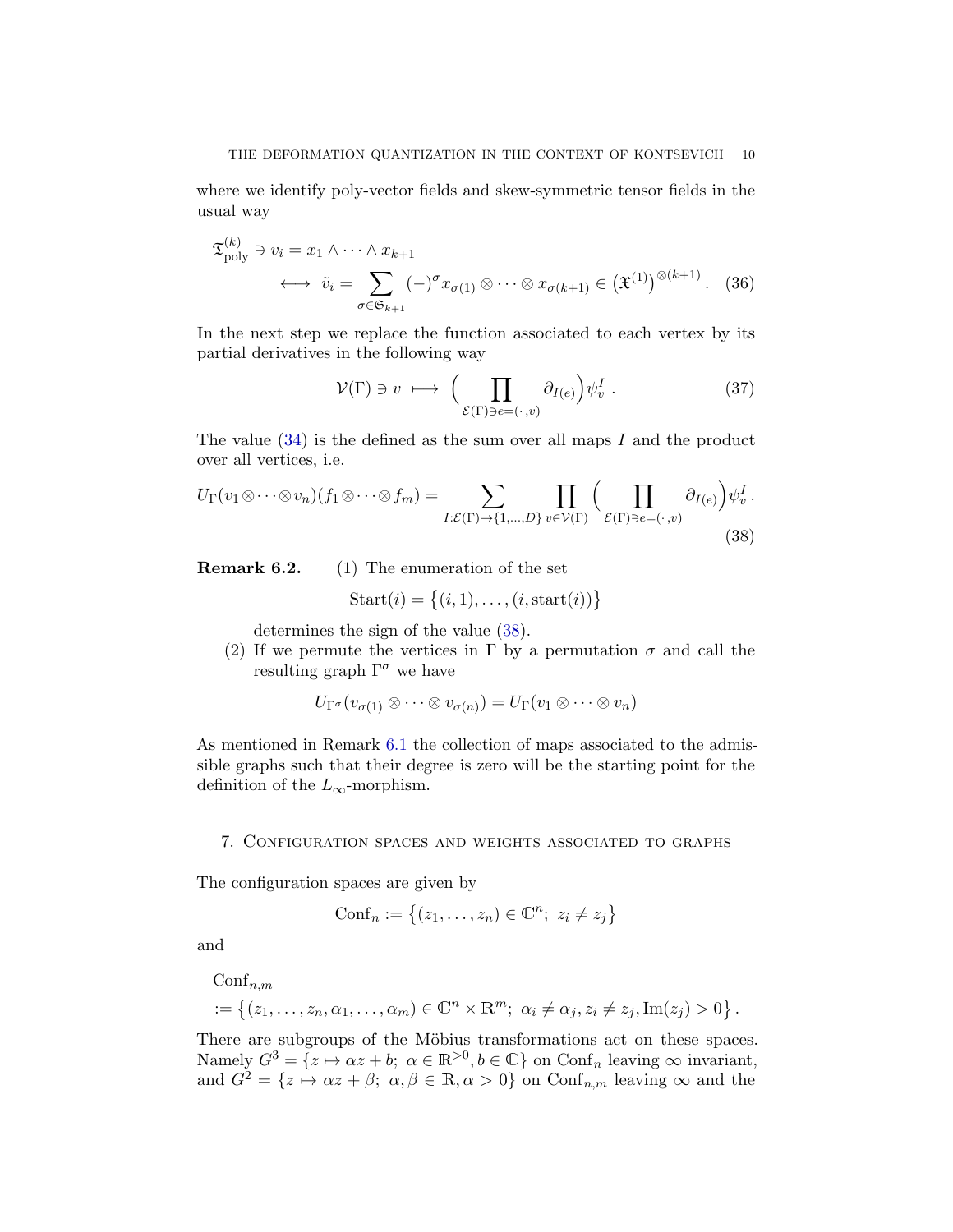real axis invariant. The action is faithful so that the quotient spaces are manifolds of dimension 3 and 2 less:

$$
C_{n,m} := \text{Conf}_{n,m}/G^2, \qquad \dim C_{n,m} = 2n + m - 2
$$
  
\n
$$
C_n := \text{Conf}_n/G^3, \qquad \dim C_n = 2n - 3
$$
\n(39)

Consider the graph  $\Gamma \in G_{n,\bar{m}}^{\ell}$  embedded in the upper half plane H provided with the hyperbolic metric. The embedding is in such a way that the edges are geodesics, i.e. the edge connecting two vertices (=points) is part of the circle centered on the real line connecting these two points. For two points  $p, q \in H$  we define the angle via

$$
\phi(p,q):=\measuredangle(e(p,\infty),e(p,q))=\arg\bigl(\frac{p-q}{p-\bar{q}}\bigr)\,.
$$

This angle map yields an 1-form  $d\phi$  on  $C_{2,0}$ . This is pulled back to  $C_{n,\bar{m}}$  via the forgetful map  $p_{i,j} : C_{n,m} \to C_{2,0}, p_{i,j}([z_1, ..., z_n, \alpha_1, ..., \alpha_m]) = [z_i, z_j].$ The result is a collection of 1-forms  $d\phi_{i,j} = p_{i,j}^* d\phi$  on  $C_{n,m}$ .

The angle form of a graph is now the wedge product of all the 1-forms obtained by the pull backs via edges. We define the WEIGHT  $W_{\Gamma}$  associated to a graph  $\Gamma$  to be proportional to the angle form of the graph integrated over the (compactified) configuration space  $\overline{C}_{n,m}$ , i.e.

$$
W_{\Gamma} = \frac{1}{\prod_{k=1}^{n} \text{start}(k)!} \frac{1}{(2\pi)^{2n+m-2}} \int_{\bar{C}_{n,m}} \bigwedge_{e \in \mathcal{E}(\Gamma)} d\phi_e \tag{40}
$$

<span id="page-10-0"></span>Remark 7.1. The sign of the weight depends on

- (1) the numbering of the set  $Start(\Gamma, i)$ . A change of this numbering yields the same sign as in Remark [6.2\(](#page-0-2)1).
- (2) the numbering of the vertices. After interchanging vertex  $i$  and  $j$ , the sign is determined by the values of start, namely

start(i)start(j) + 
$$
\sum_{p=i+1}^{j-1}
$$
(start(i)+start(j))start(p)   
(-)

More general, if we permute the vertices by  $\sigma$  we get

$$
W_{\Gamma^{\sigma}} = \epsilon(\sigma, \Gamma) W_{\Gamma}
$$

where  $\epsilon(\sigma, \Gamma)$  is the sign we get after reordering graded elements of degree start(1), ..., start(n) which have been shuffled by  $\sigma$ . We may say that this sign does only depends on the local structure of the graph around the vertices with non-vanishing imaginary part.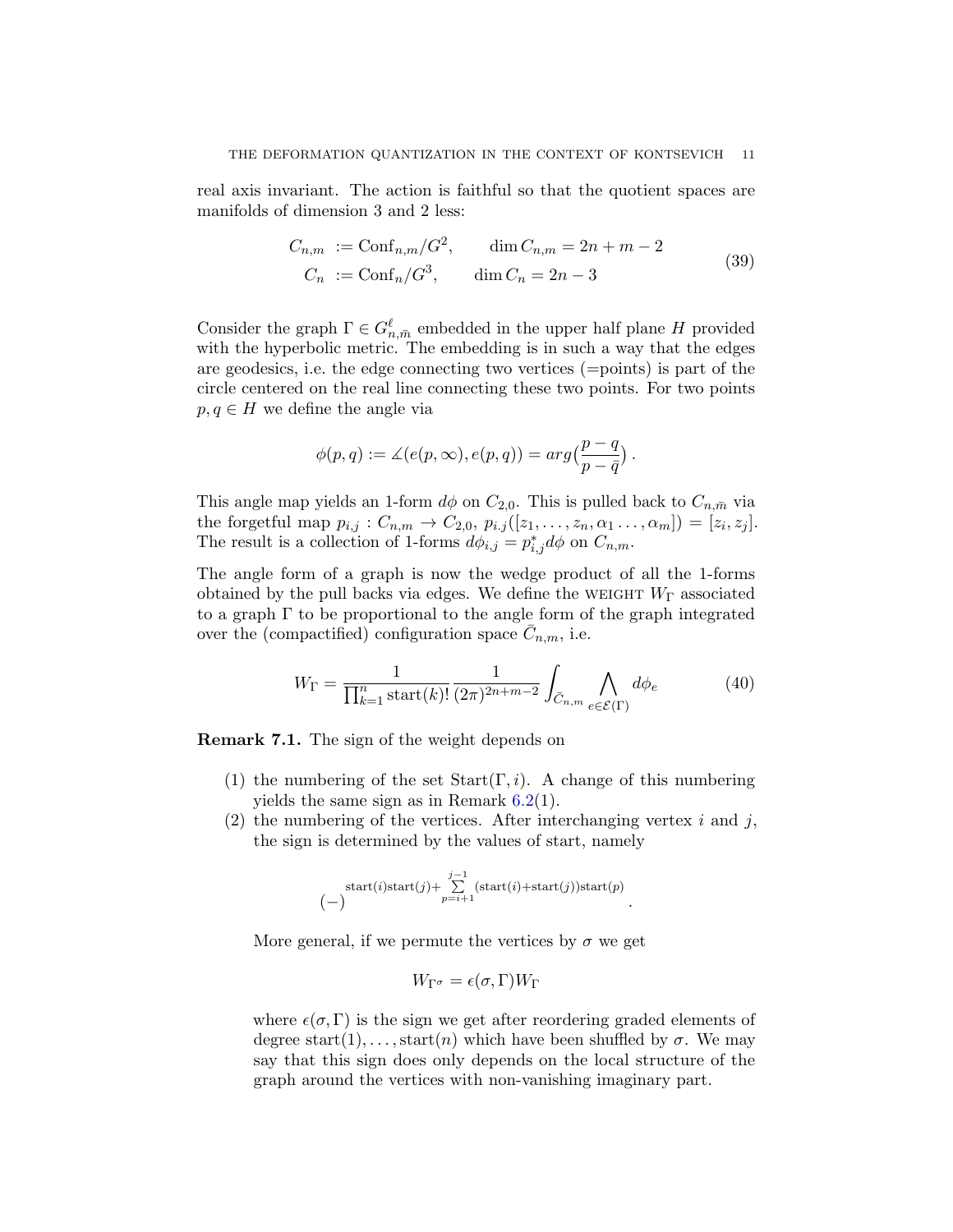# 8. THE  $L_{\infty}$ -MORPHISM

We are now in the position to write down the candidate for the  $L_{\infty}$ -morphism U. As written above it is enough to give the Taylor coefficients. We define

<span id="page-11-0"></span>
$$
U_n := \sum_{m \ge 0} \sum_{\Gamma \in G_{n,\bar{m}}^0} W_{\Gamma} U_{\Gamma}.
$$
 (41)

Remark 8.1. (1) The sum is finite, because

- if we insert a poly-vector field in  $U_n$  the, in the second sum many summand vanish This is due to the fact that the amount and degree of the poly vectors have to match with the amount of vertices and edges of the graph. More precisely, the amount of edges starting from one vertex have to match with the degree of the corresponding entry. I.e. only the graphs with admissible local structure enter into the sum.
- if we evaluate the multi-differential operator on an  $\ell$ -fold tensor product of functions, only the summand with  $m = \ell$  enters into the first sum.
- (2) The value [\(41\)](#page-11-0) is independent of the numbering of the sets  $Start(\Gamma, i)$ , because of Remark  $6.2(1)$  $6.2(1)$  and  $7.1(1)$  $7.1(1)$ .

The map  $U_n$  is graded symmetric with respect to the grading in  $\mathfrak{T}_{\text{poly}}[1],$ because for a permutation  $\sigma$  we have

$$
U_n(v_{\sigma(1)} \otimes \cdots \otimes v_{\sigma(n)}) = \sum_{m \geq 0} \sum_{\Gamma \in G_{n,\bar{m}}} W_{\Gamma} U_{\Gamma}(v_{\sigma(1)} \otimes \cdots \otimes v_{\sigma(n)})
$$
  
\n
$$
(\text{Remark } 6.2(2)) = \sum_{m \geq 0} \sum_{\Gamma \in G_{n,\bar{m}}} W_{\Gamma} U_{\Gamma^{\sigma}}(v_1 \otimes \cdots \otimes v_n)
$$
  
\n
$$
(\text{Remark } 7.1(2)) = \sum_{m \geq 0} \sum_{\Gamma \in G_{n,\bar{m}}} \epsilon(\sigma, \Gamma) W_{\Gamma^{\sigma}} U_{\Gamma^{\tau}}(v_1 \otimes \cdots \otimes v_n)
$$
  
\n
$$
= \epsilon(\sigma, \Gamma) \sum_{m \geq 0} \sum_{\Gamma \in G_{n,\bar{m}}} W_{\Gamma} U_{\Gamma}(v_1 \otimes \cdots \otimes v_n)
$$
  
\n
$$
= \epsilon(v_{\sigma(1)}, \ldots, v_{\sigma(n)}) U_n(v_1 \otimes \cdots \otimes v_n)
$$

The sign  $\epsilon(\sigma, \Gamma)$  is constant for all  $\Gamma$  which match with the entries in  $U_n$ , because of Remark  $7.1(2)$  $7.1(2)$ . In the last line the degrees of the entries have to be taken in  $\mathfrak{T}_{\text{poly}}[1]$ . There we have  $|v_i| = \text{start}(i) - 2$  such that the last equality holds.

**Example 8.2.** The set  $G_{1,\bar{m}}^0$  consists of one single graph  $\Gamma^m$  given by  $\mathcal{V}(\Gamma^m) = \{1, \overline{1}, \ldots, \overline{m}\}\$ and  $\mathcal{E}(\Gamma^m) = \{(1, \overline{1}), \ldots, (1, \overline{m})\}\$ . The weight associated to this graph is  $W_{\Gamma^m} = \frac{1}{m}$  $\frac{1}{m!}$ . With these ingredients we are able to state the action of  $U_1$  on an element  $v = \frac{1}{k}$  $\frac{1}{k!}v^{i_1...i_k}\partial_{\sigma(i_1)}\wedge\cdots\wedge\partial_{\sigma(i_k)}\in\mathfrak{T}_{\rm poly}^{(k-1)}$ poly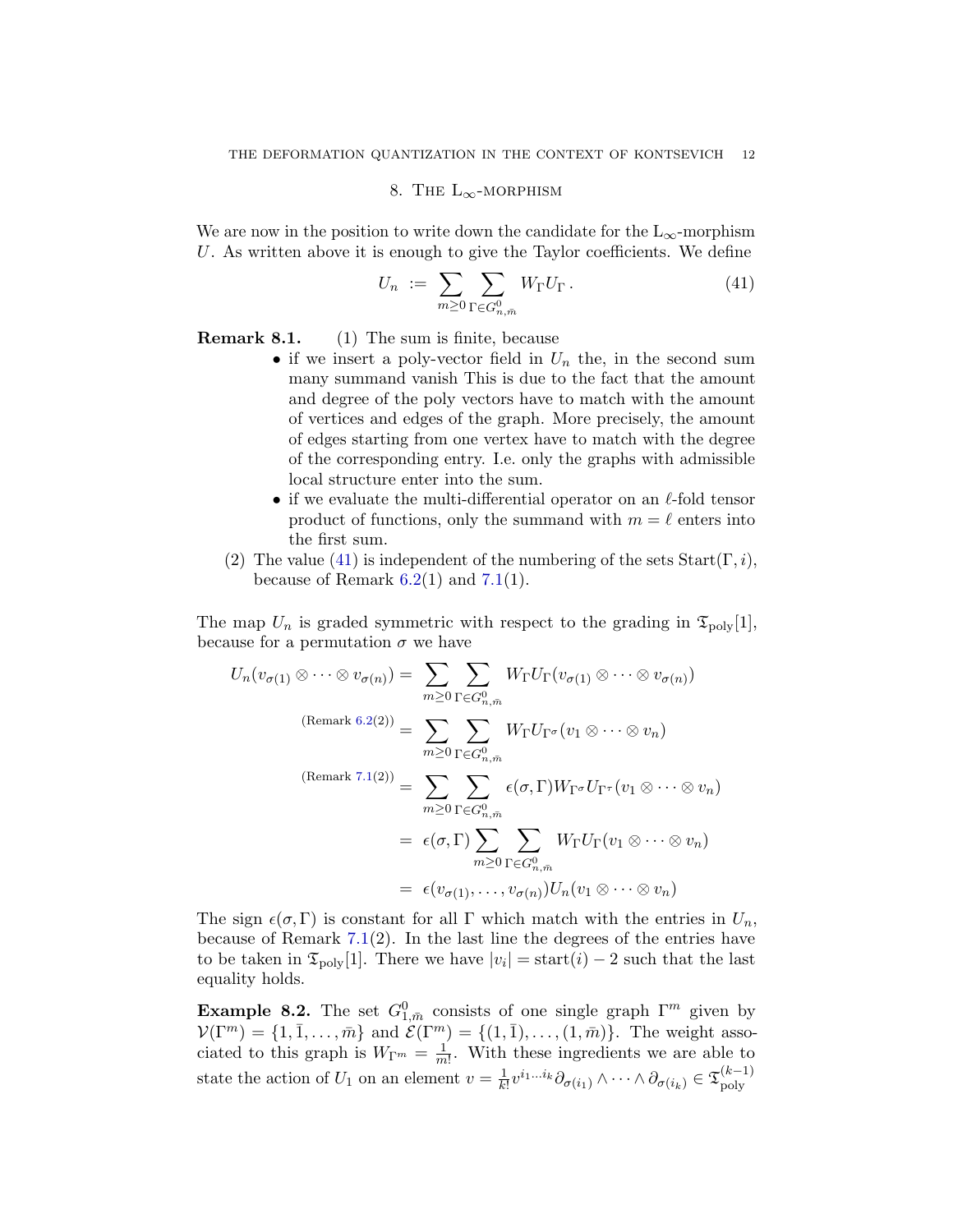evaluated on k functions  $f_i$ , c.f.[\(41\)](#page-11-0).

$$
U_1(v)(f_1, ..., f_k) = \sum_{m \ge 0} \sum_{\Gamma \in G_{1,\bar{m}}} W_{\Gamma} U_{\Gamma}(v)(f_1, ..., f_k)
$$
  
=  $\frac{1}{k!} U_{\Gamma^k}(v)(f_1, ..., f_k)$   
=  $\frac{1}{k!} \sum_{I: \{\bar{1}, ..., \bar{k}\} \to \{1, ..., D\}} v^{I(\bar{1})...I(\bar{k})} \prod_{\bar{i} = \bar{1}}^{\bar{k}} \partial_{I(\bar{i})} f_{\bar{i}}$   
=  $\frac{1}{k!} v^{i_1...i_k} \partial_{i_1} f_1 \cdots \partial_{i_k} f_k.$ 

Here we used

$$
\psi_1^I = \langle \tilde{v}, dx^{I(\bar{1})} \otimes \cdots \otimes dx^{I(\bar{k})} \rangle
$$
  
\n
$$
= \frac{1}{k!} \sum_{\sigma \in \mathfrak{S}_k} v^{\sigma(i_1) \dots \sigma(i_k)} \langle \partial_{\sigma(i_1)} \otimes \cdots \otimes \partial_{\sigma(i_k)}, dx^{I(\bar{1})} \otimes \cdots \otimes dx^{I(\bar{k})} \rangle
$$
  
\n
$$
= \frac{1}{k!} \sum_{\sigma \in \mathfrak{S}_k} v^{\sigma(i_1) \dots \sigma(i_k)} \delta_{\sigma(i_1)}^{I(\bar{1})} \cdots \delta_{\sigma(i_k)}^{I(\bar{k})}
$$
  
\n
$$
= \frac{1}{k!} \sum_{\sigma \in \mathfrak{S}_k} v^{I(\bar{1}) \dots I(\bar{k})}
$$
  
\n
$$
= v^{I(\bar{1}) \dots I(\bar{k})}
$$

with

$$
\tilde{v} = \frac{1}{k!} v^{i_1...i_k} \sum_{\sigma \in \mathfrak{S}_k} (-)^{\sigma} \partial_{\sigma(i_1)} \otimes \cdots \otimes \partial_{\sigma(i_k)}
$$

$$
= \frac{1}{k!} \sum_{\sigma \in \mathfrak{S}_k} v^{\sigma(i_1)... \sigma(i_k)} \partial_{\sigma(i_1)} \otimes \cdots \otimes \partial_{\sigma(i_k)}.
$$

### 9. POISSON STRUCTURES AND \*-PRODUCTS

In Section [5](#page-6-0) we gave the two Maurer-Cartan sets for the poly-vector fields and poly-differential operators. An  $L_{\infty}$ -morphism yields a one to one correspondence between these sets, given by [\(26\)](#page-5-0).

In terms of the maps constructed in the proceeding section, we can associate to every Poisson structure  $\pi$  a  $\ast$ -product. In the formula we add the  $0^{th}$ order term given by the multiplication.

$$
f \star g - fg := \sum_{n} \frac{\hbar^n}{n!} U_n(\pi^n)(f \otimes g) = \sum_{n} \frac{\hbar^n}{n!} \sum_{\Gamma \in G_{n,\bar{2}}} W_{\Gamma} U_{\Gamma}(f \otimes g). \tag{42}
$$